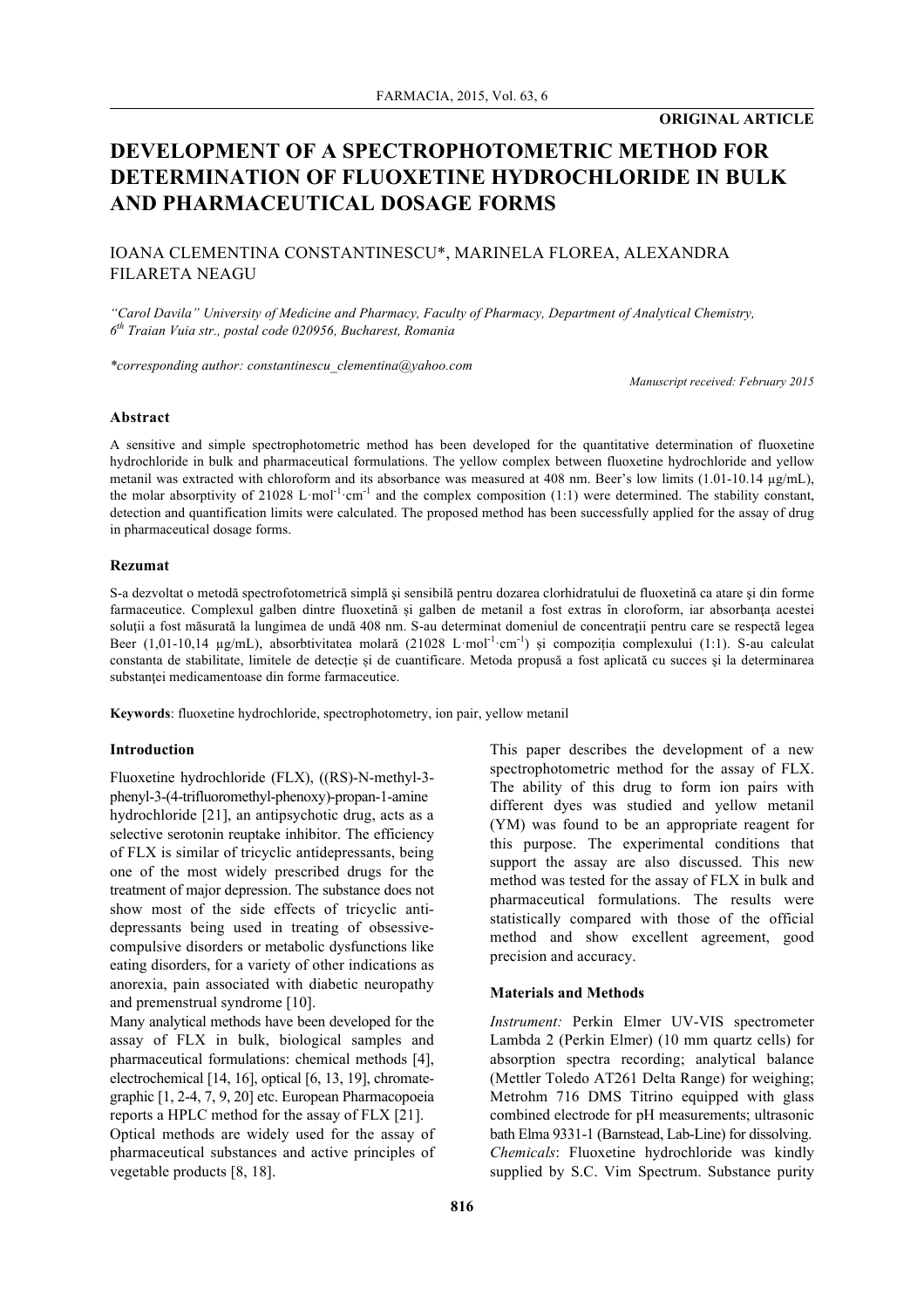was checked by determination of the melting point and the registration of IR spectrum. A 0.1% FLX stock solution was obtained by dissolving 0.1 g FLX into 100 mL distilled water. Other reagents: potassium hydrogen phthalate, NaOH, HCl conc.,  $CH_3COOH$  glacial,  $Na_2HPO_4·H_2O$ ,  $KH_2PO_4$ , Na2SO4 anh. (Merck KGaA, Germany), YM (Fluka) were of analytical grade. Series of solutions (0.1 M NaOH, 0.1 M HCl, 2 M CH3COOH, 0.2 M potassium hydrogen phthalate,  $1/15$  M Na<sub>2</sub>HPO<sub>4</sub>·H<sub>2</sub>O,  $1/15$  M KH<sub>2</sub>PO<sub>4</sub> and buffer solutions of potassium hydrogen phthalate-HCl ( $pH = 3.0$  and  $pH = 3.5$ ), NaOH - potassium hydrogen phthalate ( $pH = 4.01$ ,  $pH = 5.0$ ), Na<sub>2</sub>HPO<sub>4</sub> -KH<sub>2</sub>PO<sub>4</sub> ( $pH = 6.5$ ,  $pH = 7.4$ ) were prepared by following adequate methods. A 0.1% YM solution into double distilled water was obtained using an official procedure [22]. Chloroform (Lach-ner) was used without previous purification. Water used throughout the experiment was double distilled.

*Fluoxin® capsules 20 mg* (S.C.Vim Spectrum) were assed.

## *Methods*

*Procedure for drug determination:* Into a series of 100 mL separating funnels there were placed the sample solution containing 0.1-1 mg FLX, 10 mL of buffer solution of pH 3.5, 2 mL of 0.1% YM solution; the volume of aqueous phase was adjusted to 22 mL with double distilled water; added 15 mL of chloroform and the heterogeneous mixture was well shaken for 4 min and allowed to separate; the extract was transferred into 100 mL volumetric flasks through  $Na<sub>2</sub>SO<sub>4</sub>$  sicc. Extraction with 10 mL chloroform was repeated 4 times and chloroform extracts were collected in the same flask. It was filled to 100 mL with chloroform. The absorbance of the organic layer was measured at  $25 \pm 1$ °C and at  $\lambda$  = 400 nm in 10 mm quartz cells using a reagent blank as reference.

*Pharmaceutical formulations analysis*: Powder from twenty capsules containing FLX was weighed. A portion of the powder equivalent to 20 mg of FLX was accurately weighed into 50 mL volumetric flask and 30 mL double distilled water was added. The suspension was maintained in ultrasonic bath for 10 minutes and then brought with double distilled water to volume. Filtration through a Whatman No.42 filter paper was performed. Then, it has been followed the procedure for drug determination.

The composition of ion pairs was established using Job`s method of continuous variation [12] and the method was validated according to the ICH regulations Q2 (R1) [23].

## **Results and Discussion**

Due to their sensitivity, extractive spectrophotometric methods are popular for the determination of many drugs. Ion-association spectrophotometry has received considerable attention for the assay of many drugs, both in pure form and in pharmaceutical formulations [5, 17]. FLX presents basic properties and can form protonated cations, with high molecular weight and high volume, which exhibit the ability to form ionic associations with some voluminous anions. At  $pH > 3$ , YM is present in anionic form and FLX is present in its positively charged protonated forms. When a solution of YM was added to a solution of drug at acid pH 3.5, a yellow association compound (FLX-YM) was obtained which can be extracted with chloroform. *The selection of the solvent and the wavelength*:

after testing several organic solvents, for extraction of the ion pair, chloroform was chosen for selective extraction of ion association from aqueous phase. The dissociation is reduced and the existence of ion pair is ensured in chloroform. The absorption spectra of the chloroformic extracts of dye, FLX and FLX - YM, were measured in the range 350- 550 nm against the blank solution (Figure 1).



**Figure 1.** Absorption spectra of extracted compounds: FLX (1), YM (2), FLX-YM (3)

The ion-pair exhibits an absorption maximum at  $\lambda$  = 408 nm, which was chosen for all subsequent measurements.

*Effect of time on the stability of the complex* was evaluated by measuring the absorbance for a chloroformic solution at 10 minutes intervals, at 408 nm against a reagent blank. The absorbance remains stable at least 2 hours.

*The optimization of the methods* was carefully studied to achieve complete reaction, highest sensitivity and maximum absorbance. The effect of pH buffer, volume of the dye and shaking time on the extraction of ion-pair were studied.

*The effect of pH on the ion formation* was studied by extracting in chloroform the coloured complex in the presence of buffers of pH: 3, 3.5, 4.01, 6.5 and 7.4. The highest absorbance value was obtained for pH 3.5 (with 10 mL of buffer solution), which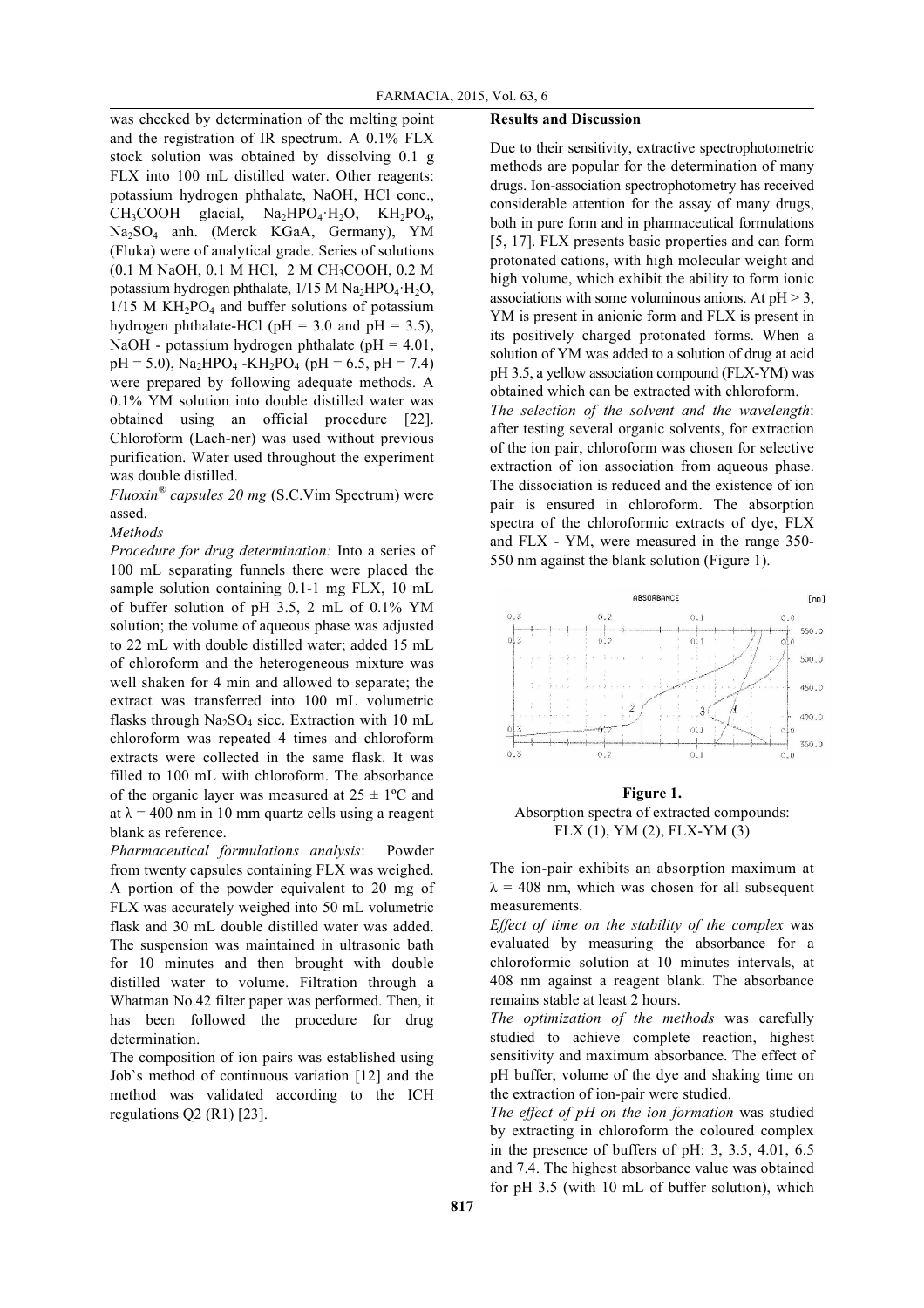agrees with theoretical conditions (optimum value of pH must be situated between pKa for dye and pKa for drug) and ensures maximum stability of the drug in aqueous solution (Figure 2). This value of pH was selected for further determinations.



**Figure 2.** Effect of pH of the aqueous solution on the of absorbance FLX-YM



absorbance FLX-YM

*The effect of the dye concentration* was studied by measuring the absorbance of the organic phase after extraction from aqueous solutions containing a fixed concentration of FLX and varied amounts of dye at pH 3.5. The volume of aqueous solutions was maintained constant by adding of various volumes of double distilled water. The maximum colour intensity was achieved with 2 mL solution of 0.1% YM that provided an excess of dye (Figure 3). *Stoichiometric relationship:* For the determination of molar ratio it was used Job`s method of continuous variation of equimolar solutions. There were prepared three series of solutions in which the total volume of drug and reagent (YM) was kept at 10 mL. There were used three series of standard solutions of FLX (4.0·10<sup>-4</sup> M; 4.5·10<sup>-4</sup> M and 5·10<sup>-4</sup> M) and three series of solutions of YM  $(4.0.10<sup>-4</sup> M;$  $4.5 \cdot 10^{-4}$  M and  $5 \cdot 10^{-4}$  M). After extraction in chloroform, the absorbance was measured at 408 nm against a reagent blank. The maximum value for the absorbance was found for a ratio [drug] / ([ion pair] +  $[dye]$ ] = 0.5 (Figure 4). The results

indicate that 1:1 (drug: dye) ion pair was formed through the electrostatic attraction between positive protonated  $FLX^+$  and negative YM<sup>-</sup>. The extraction equilibrium of FLX-YM between the two phases (aqueous and chloroformic) can be represented as follows:

 $FLX^+_{(aq)}+YM_{(aq)} \Leftrightarrow FLX^+YM_{(aq)} \Leftrightarrow FLX^+YM_{(chkrofarm)}$ 



*The conditional stability constant*  $(K_f)$  of the ionpair complex FLX-YM was calculated from the experimental data obtained from the continuous variation method using the following equation [11]:

$$
K_{f} = \frac{A/A_{m}}{[1 - A/A_{m}]^{n+2}C_{M}(n)^{n}}
$$

(*A* and  $A_m$  are the observed maximum absorbance and the absorbance value when all the present drug is associated, respectively;  $C_M$  is the mole concentration of drug at the maximum absorbance and *n* is the stoichiometry with which dye ion associates with drug). The value for log  $K_f$  was  $3 \pm 0.07$ .

## *Analytical performance testing*

*Linearity*: The standard calibration curve was constructed by plotting the absorbance *versus* concentration of FLX-YM. A linear correlation was found between absorbance at 408 nm and concentration of FLX in the concentration range 1.01-10.14 µg/mL. This was described by the regression equation,  $y = 0.0628x - 0.0066$ , where y is the absorbance of 1 cm layer of solution and x is concentration in µg/mL. The linearity of the calibration curve in the studied concentration range was proved by the correlation coefficient which was found to be 0.9996.

*Sensitivity* was evaluated by calculating the limit of detection (LOD) and limit of quantification (LOQ) for the proposed method using the following equation [23]:

$$
LOD = \frac{3.3 \cdot s}{k} \qquad \text{LOQ} = \frac{10 \cdot s}{k}
$$

where *s* is the standard deviation of replicate determination values under the same conditions as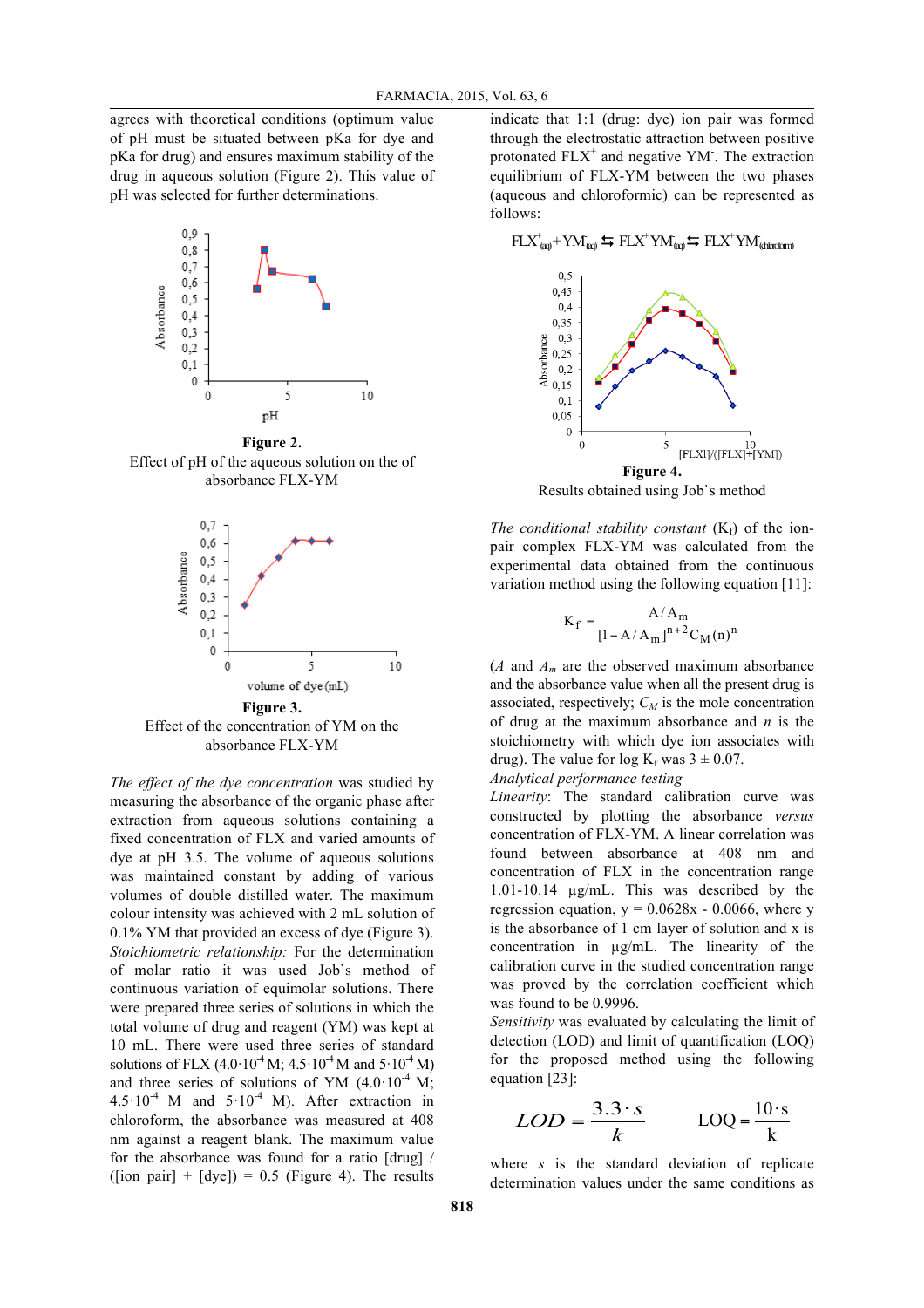for the sample analysis in the absence of the analyte and *k* is the sensitivity (the slope of the calibration curve). The values of LOD and LOQ were found to be 0.44 µg/mL, 1.34 µg/mL, respectively.

The *precision* of the assay was determined by repeatability (intraday) and intermediate precision (inter-day). Three different concentrations of FLX (4, 5 and 6 µg FLX/mL) were analysed in three independent series in the same day (intraday precision) and three consecutive days (inter-day precision). FLX concentration was calculated using the regression equation. The relative standard deviations were calculated and were found to be 0.49% for repeatability and 0.60% for the intermediate precision (Table I).

|  |                                            | <b>Table I</b> |
|--|--------------------------------------------|----------------|
|  | Statistical data for the calibration curve |                |

| Parameter                                                                 | Value              |
|---------------------------------------------------------------------------|--------------------|
| Measuring wavelength (nm)                                                 | 408                |
| Beer's law limits (µg/mL) *                                               | 1.01-10.14         |
| Molar absorbtivity, $\varepsilon$ (L mol <sup>-1</sup> cm <sup>-1</sup> ) | 21028              |
| $A_{1cm}^{1\%}$                                                           | 608                |
| $log K_f$                                                                 | $3 \pm 0.07$       |
| $\overline{\text{Regression equation}}(y)$                                | $0.0628x - 0.0066$ |
| Correlation coefficient (r)                                               | 0.9996             |
| $LOD$ ( $\mu$ g/mL)                                                       | 0.44               |
| $LOQ$ ( $\mu$ g/mL)                                                       | 1.34               |
| Repeatability (R.S.D. %)                                                  | 0.49               |
| Intermediate precision                                                    | 0.60               |

 $*\overline{N} = 9$  (the number of calibration level), n = 3 (the number of replicates at each level)

### *Analysis of pharmaceutical formulations*

The proposed method was successfully applied to the determination of FLX from dosage forms. Mean recovery for FLX from *20 mg Fluoxin® capsules* it was found 98.82% with a confidence range 98.82  $\pm$ 1.81 (at 95% confidence level) that showed a good agreement with the label claims. It is concluded that no interference was observed from the excipients in pharmaceutical dosage forms of FLX such potato starch and magnesium stearate, indicating high selectivity for drug.

## **Conclusions**

The spectrophotometric methods are simple and cost efficient compared with chromatographic methods. The reagents used in the proposed method are cheaper, readily available and the procedure does not involve any critical reaction. The method is unaffected by slight variations in experimental conditions, is accurate, reproducible, adequately sensitive and free from interference by excipients. These aspects are of major interest in analytical pharmacy, offering the possibility to assay fluoxetine in its pharmaceutical dosage forms, being suitable for routine analysis in bulk and pharmaceutical

formulations. Statistical comparison of the results with the official and reference methods showed excellent agreement and indicated no significant difference in accuracy and precision.

## **References**

- 1. Berthaldi K.G., Buano F., Hergold A.M., Determination of fluoxetine content in different formulation by HPLC. *Acta Farmaceutica Bonaerense*, 2001; 20(3): 209-214.
- 2. Berzas J.J., Guiberteau C., Contento A.M., Rodriguez V., Sensitive and rapid highperformance liquid chromatographic method for simultaneous determination of antidepressants in pharmaceutical formulations. *Chromatographia*, 2002; 56(9/10): 545-551.
- 3. Berzas Nevado J.J., Villasenor Llerena M.J., Guiberteau Cabanillas C., Rodriguez Robledo V., Screening of citalopram, fluoxetine and their metabolites in human urine samples by gas chromatography-mass spectrometry. A global robustness / ruggedness study. *J. Chromatogr. A*, 2006; 1123(1): 130-133.
- 4. Bueno F., Bergold A.M., Fröehlich P.E., Assay of fluoxetine hydrochloride by titrimetric and HPLC methods. *Boll Chim Farm*, 2000; 139(6): 256-259.
- 5. Constantinescu I.C., Contributions to the study of complex combination of clemastine with sodium tetraphenylborate. New gravimetric, titrimetric and UV spectrophotometric methods for the assay of clemastine. Note II. *Farmacia*, 2008; 56(1), 58-65.
- 6. Darwish A.I., Development and validation of spectrophotometric methods for determination of fluoxetine, sertraline and paroxetine in pharmaceutical dosage forms. *Journal of AOAC International*, 2005; 88(1): 1-8.
- 7. El-Dawy M.A., Mabrouk M.M., El-Barbary F.A., Liquid chromatographic determination of fluoxetine. *J. Pharm. Biomed. Anal.*, 2002; 30(3): 561-571.
- 8. Gîrd C.E., Nencu I., Costea T., Dutu L.E., Popescu M.L., Ciupitu N., Quantitative analysis of phenolic compounds from *Salvia officinalis* L. leaves. *Farmacia*, 2014; 62(4): 649-657.
- 9. de Freitas D.F., Porto C.E., Vieira E.P., de Siqueira M.E., Three phase, liquid-phase microextraction combined with high performance liquid chromategraphy-fluorescence detection for the simultaneous determination of fluoxetine and norfluoxetine in human plasma. *J. Pharm. Biomed. Anal.*, 2010; 51(1): 170-177.
- 10. Harvey R.A., Lippincot Farmacologie Ilustrată, Ed. Medicală Callisto, 2013, București; 151-160.
- 11. Inczedy J., Analytical Applications of Complex Equilibria, Ellis Horwood Ltd., UK, 1976; 137.
- 12. Job P., Formulation and stability of inorganic complexes solution, *Anali di Chimica*, 1928; 9(10): 113-203.
- 13. Kumar R.S., Devi K.S.S., Madhuri T., Gowtami A., Alekya P., Spectrophotometric estimation of fluoxetine in bulk drug and its pharmaceutical formulation. *IJRPBS*, 2011; 2(4): 1634-1637.
- 14. Lancastre R.P., Matos C.D., Garrido J., Borges F., Garrido E.M., Voltammetric Quantifcation of fluoxetine: Application to Quality Control and